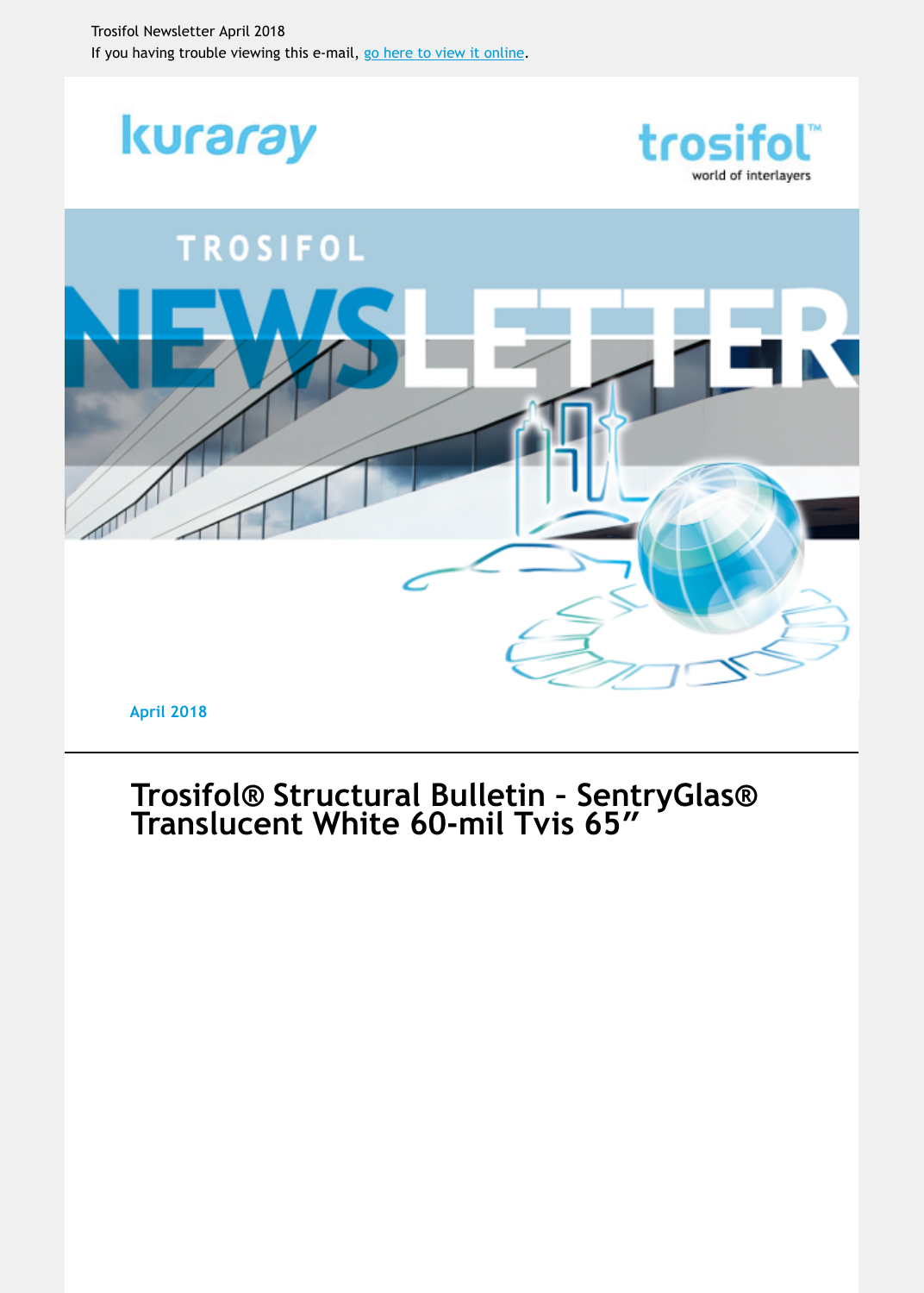

SentryGlas® Translucent White offers designers and architects greater choice in the glazing sector. Architects are given much more design freedom and also the improved structural properties of SentryGlas®, e.g. outstanding post-breakage strength coupled with excellent longterm strength and edge stability, even in extreme weather conditions.

Our new Trosifol® SentryGlas® Translucent White ionoplast interlayer has the same structural features as clear ionoplast interlayer. The stiffness and strength of the interlayer helps to crea lighter and safer structural glazing that withstands more severe stressing and tougher condition

Basically, SentryGlas® Translucent White for laminated safety glass features all the technical advantages and structural features of SentryGlas®, i.e. safer, lighter and heavier-duty architectural glazing solutions, with various translucent color effects for a pleasant esthetic impression and for an unobtrusive sense of privacy. You can download it here:

https://www.trosifol.com/salessupport/downloads/bulletin/

# **WinSLT Now as App Available**

| kuraray                     | trosifol<br>works of exertainty.                                |                           |          |               |                     |                         |               |  |
|-----------------------------|-----------------------------------------------------------------|---------------------------|----------|---------------|---------------------|-------------------------|---------------|--|
| Sprache<br><b>Installer</b> | <b>Horse</b><br>1.114.01                                        |                           |          |               | Estates<br>4 9 P.A. |                         |               |  |
|                             |                                                                 | <b>Greatfree subm</b>     |          |               | $1 -$               | <b>First</b>            | F,            |  |
|                             |                                                                 | <b>GR</b>                 | $\sim$   |               | $1 - m$             | NH Jogen                |               |  |
|                             |                                                                 | <b>Steadhartown</b>       | ٠        |               | <b>Security</b>     | Ties                    | i.            |  |
|                             |                                                                 |                           | 10.00    |               | 3 mm                | Teachers (In real lever | ij            |  |
|                             |                                                                 | <b>Amultitude Lungers</b> | 1 letter |               |                     |                         | $\frac{1}{2}$ |  |
| CT WAS BY<br>Test           |                                                                 |                           |          |               | <b>Taking</b>       |                         |               |  |
| C WHI N                     | @ Enriquit - Vitat Inc.                                         |                           |          | <b>Taking</b> |                     |                         |               |  |
|                             | C. Will be a Berlin-A                                           |                           |          | <b>STATE</b>  |                     |                         | ij            |  |
|                             | 12. While the 1. Mid- Inc.                                      |                           |          |               |                     |                         |               |  |
|                             | C. Bishalt - Bishady / 1980 Ex-<br>THREE IS . EDITALS . EDITALS |                           |          |               |                     |                         |               |  |
|                             | TWO In a Detach a Hid-On                                        |                           |          |               |                     |                         |               |  |
|                             |                                                                 |                           |          |               |                     | <b>Burnie</b>           |               |  |
| Bearinhalen                 |                                                                 | Ermell                    |          |               |                     |                         |               |  |
|                             |                                                                 |                           |          |               |                     |                         |               |  |

### **Trosifol™ Website Soon Available in Further Languages**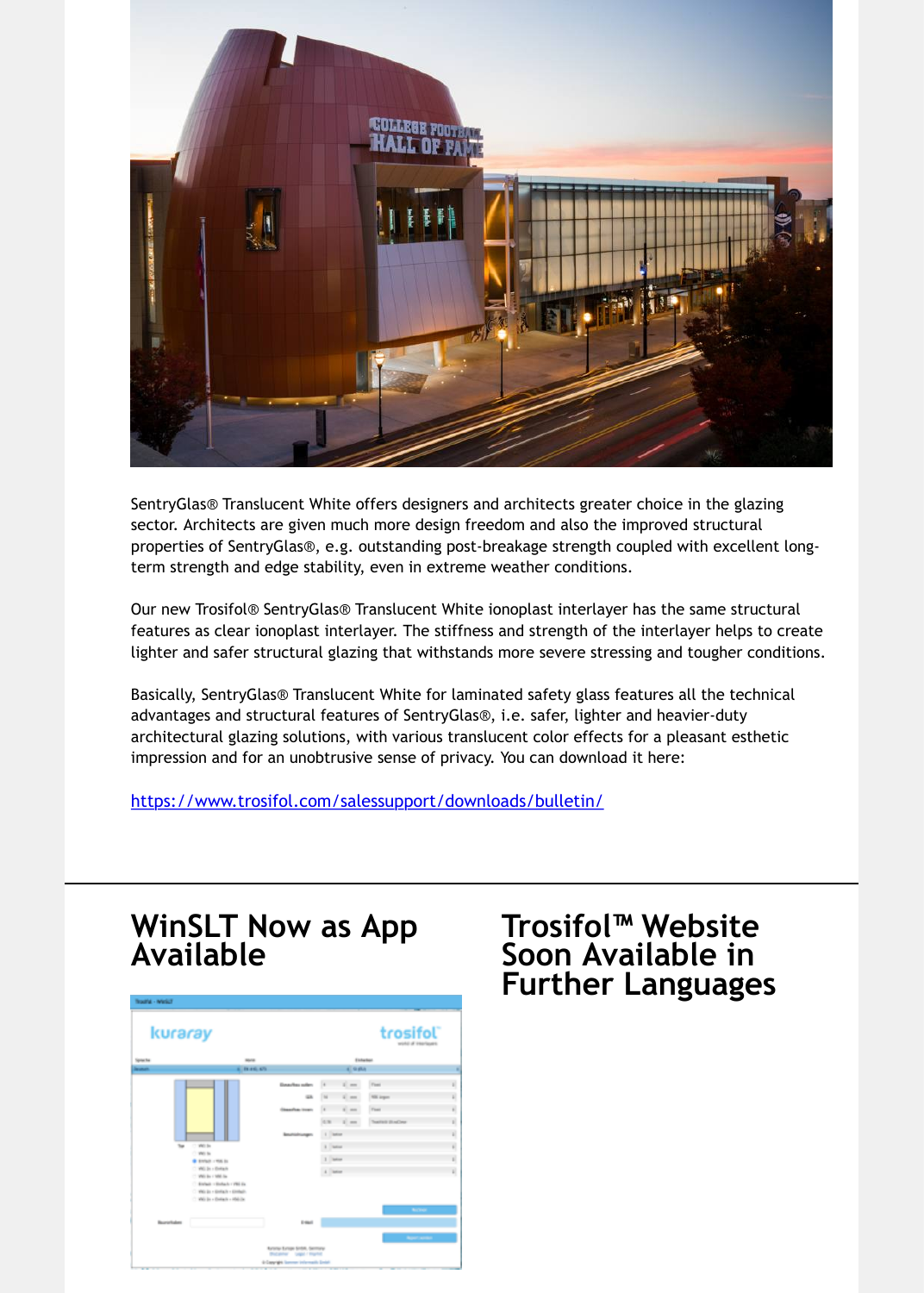developed by Sommer Informatik in Rosenheim on the basis of proven software solutions. What's new about this app is that the characteristics of specific laminated safety glass configurations can now be calculated on the basis of the Trosifol™ product range. From various glass and film thicknesses and compositions, the tool calculates all the relevant data inclusive of the Ug-value of the complete window.

Please contact the Trosifol marketing team: mc-trosifol@kuraray.com phone: +49 (0) 2241 / 2555-205 Trosifol WinSLT

|       | <b>Catculation Ties</b><br>$-1$<br>man 1    |                                |
|-------|---------------------------------------------|--------------------------------|
| ----- | $\sim$<br>---<br>In the American relatively | <b>ARTICLES</b><br><b>STAR</b> |

The Trosifol™ website has become more mobile, i.e. it is more compatible with different types of mobile devices, which also have easier access to it. It is now presented even better on smartphones and tablet computers of different sizes.

It is also being extended to include two nev language versions - the Trosifol<sup> $M$ </sup> website w soon be available in Russian and Portuguese

### **Trosifol™ Exhibits at Upcoming China Glass**



At the upcoming China Glass 2018 in Shanghai, Trosifol will again be exhibiting the world's biggest range of PVB and ionoplast [films at its own booth, Booth #006 in Hall E1.](https://login.mailingwork.de/-link2/7876/2687/19/281/11/NpxhB1eR/bhK5iYao93/0) The China Glass expo is one of Asia's biggest glass trade shows and one of the foremost international shows for glass production and processing.

Further Events: **Fairs/Events** 

### **Trosifol® Safety Datasheets Updated**



The safety datasheets have been updated. that you stay abreast of developments, we request you to update your safety datashee The ISO certificates have been reorganized well and are now assigned to the various locations.

Please download the new versions here: Customer Login



**Trosifol Website Customer Login Contact**